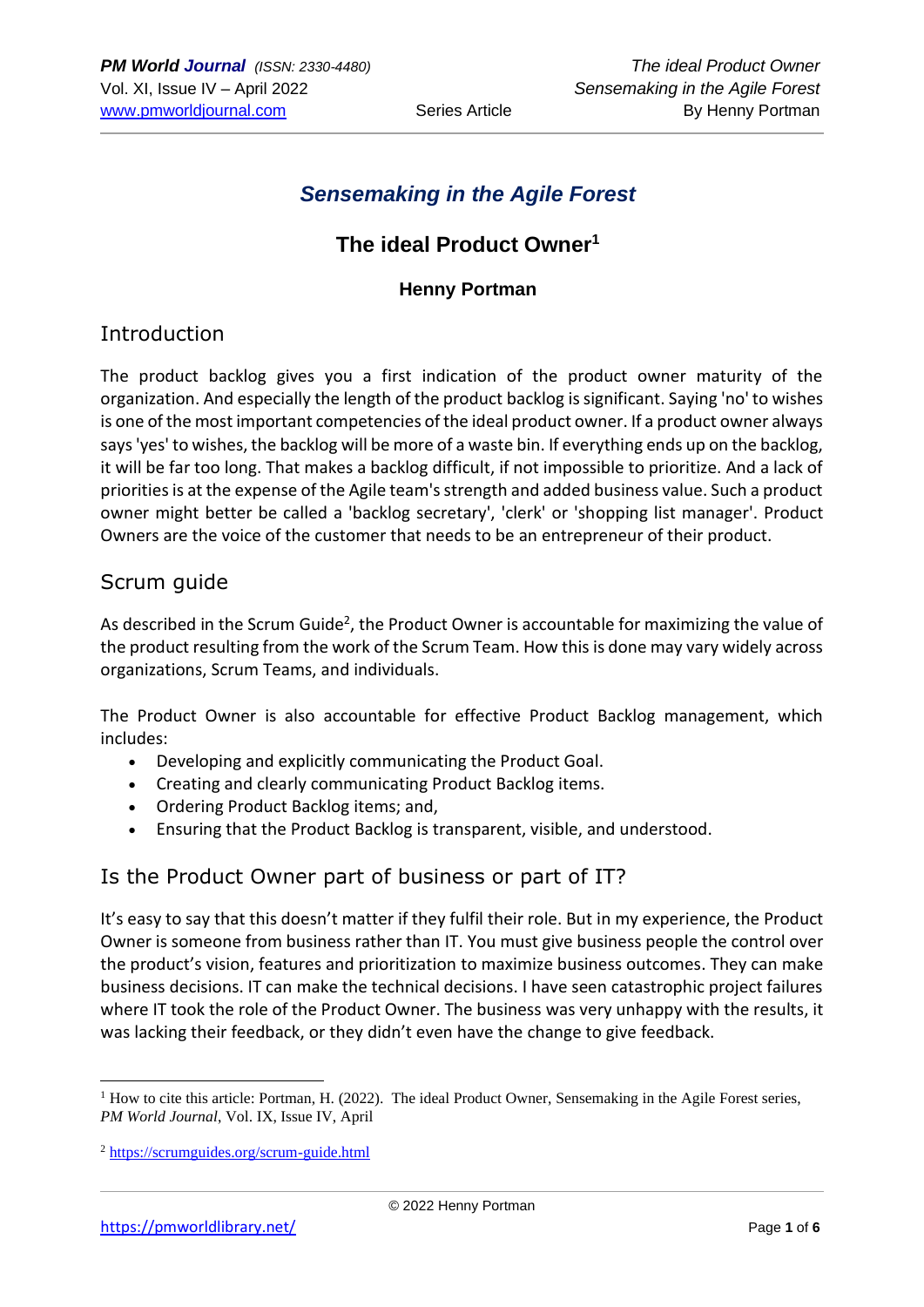## Fix it with a training course?

However, it's not the case that you can send a potential business product owner to a product owner training course, and everything will be fine. In addition to product owner competencies, about which more later, there are also necessary organizational competencies.

#### Receiving a mandate

The organization, read the management, must give the product owner sufficient mandate to be able to make decisions independently. Without this mandate, a product owner cannot say 'no'. Management must support the product owner and his product vision. If a product owner says 'no', it is 'no'. When management overrules this decision, the product owner is out of the game. The organization will also have to give the product owner sufficient space to carry out the role of product owner. You are not a product owner for a few hours a week; it is important that you are always available to the team and to stakeholders so that no delays occur. Decision latency is one of the key reasons for project failure. You could also classify these competencies under the agile mindset of an organization.

#### What competences does a Product Owner need?

| <b>Competence</b>            | <b>Explanation</b>                                                                                                                                                                                                                                                          |
|------------------------------|-----------------------------------------------------------------------------------------------------------------------------------------------------------------------------------------------------------------------------------------------------------------------------|
| Can say "no"                 | The product owner knows when to say 'no' and how to say 'no'. the<br>Product Owner knows whether the new idea formed will be constructive<br>as a product feature. Always saying yes will result in an unmanageable<br>backlog.                                             |
| Knowledge of<br>the business | The product owner knows how the organization works. And the product<br>owner understands where the organization stands in the sector and what<br>new developments are taking place in the sector.                                                                           |
| <b>Product vision</b>        | The product owner needs to be able to develop a clear and inspiring<br>product vision together with stakeholders and communicate this.                                                                                                                                      |
| Prioritizing                 | The product owner has knowledge of techniques to prioritize the backlog<br>items. For example, applying Weighted Shortest Job First (WSJF) or using<br>MoSCoW. This stands for the priorities 'Must haves', 'Should haves',<br>'Could haves' and 'Won't haves (this time)'. |
| Speaking the<br>language     | As a product owner, you can communicate with stakeholders or<br>customers and convey this to the developers in understandable language.                                                                                                                                     |
| Planning                     | The product owner does not impose goals but accepts the planning that<br>the developers design. Based on the planning, the product owner<br>translates the planning into a SMART sprint goal <sup>3</sup> .                                                                 |

Some important competences of the ideal product owner are:

<sup>&</sup>lt;sup>3</sup> SMART sprint goals stands for Specific, Measurable, Achievable, Relevant, and Time-Bound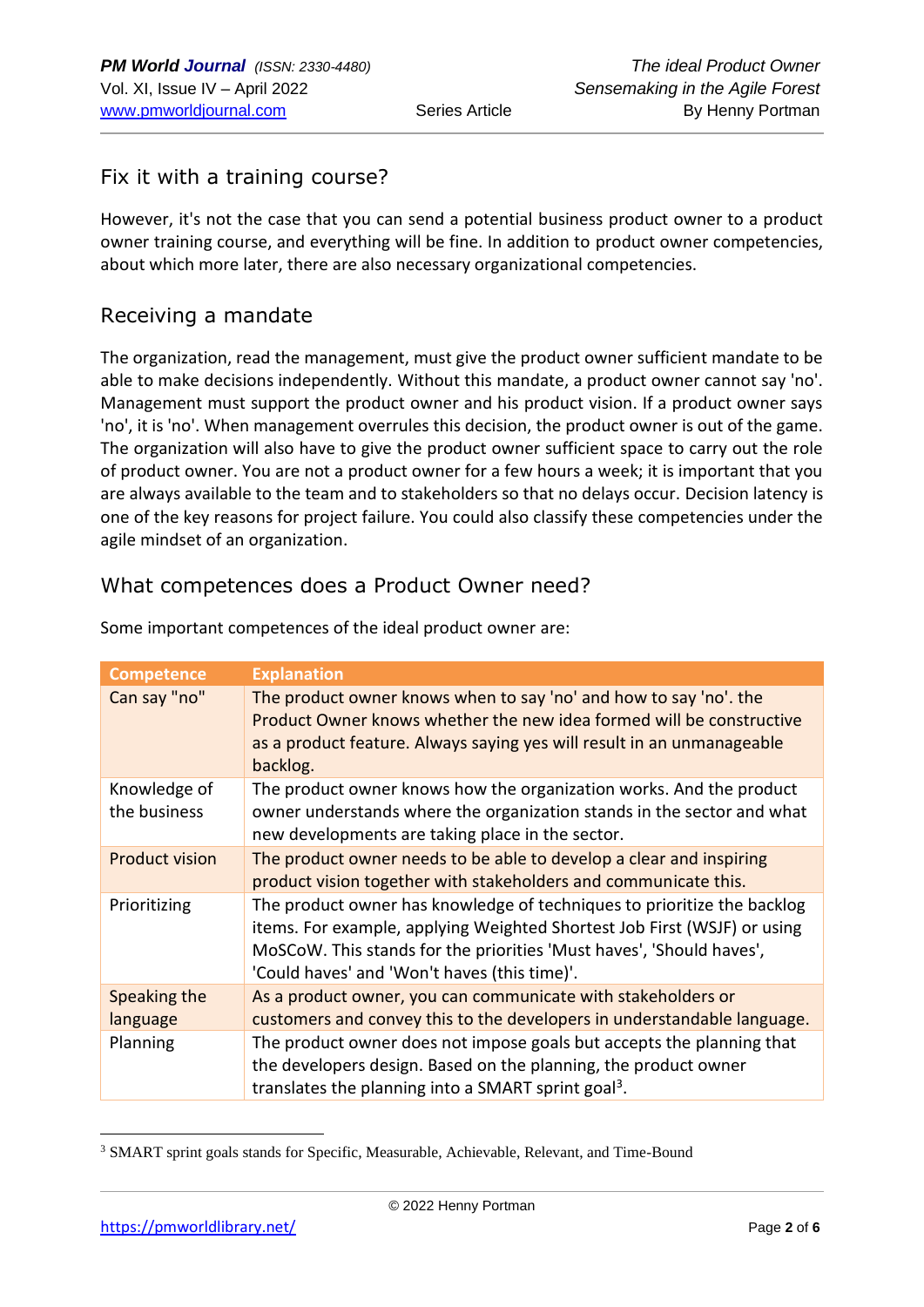| Experimentation                                  | At the right moment, the product owner can use an experiment or a<br>Minimum Viable Product (MVP) to justify the choices he has made.                                                                                                                                                                                                                                                                                                                                                                                                                                                                            |
|--------------------------------------------------|------------------------------------------------------------------------------------------------------------------------------------------------------------------------------------------------------------------------------------------------------------------------------------------------------------------------------------------------------------------------------------------------------------------------------------------------------------------------------------------------------------------------------------------------------------------------------------------------------------------|
| Quality                                          | The product owner ensures that the backlog items are clear and<br>complete. If items are unclear or too large, the product owner refines<br>these items together with the other team members. The product owner<br>makes no concessions to the quality of the product to be delivered. The<br>product owner only accepts items that meet all the requirements as laid<br>down in the definition of done. A definition of done is a checklist of<br>acceptance criteria such as successful testing and quality standards.<br>Product demos involve all stakeholders in the results of the product<br>development. |
| Being open to<br>non-functional<br>backlog items | The product owner understands the concept of 'technical debt'. By<br>removing technical imperfections and quick wins from the developed<br>systems from time to time, future functional changes can be realized<br>more quickly.                                                                                                                                                                                                                                                                                                                                                                                 |
| Evaluating<br>product<br>progress                | The product owner is responsible for the final product. they play a<br>primary role in inspecting and evaluating the progress of the product in<br>each iteration.                                                                                                                                                                                                                                                                                                                                                                                                                                               |

# Do's and Don'ts of Product Owner

Roman Pichler described in his book *Agile Product Management with Scrum: Creating Products that Customers Love<sup>4</sup>* a set of dos and don'ts a good product owner must consider.

| <b>Dos</b>                                    | Don'ts                                                                    |
|-----------------------------------------------|---------------------------------------------------------------------------|
| Say what needs to get done.                   | Say how to do it or how much it will take.                                |
| Challenge the team.                           | Bully the team.                                                           |
| Get interested in building a high-performance | Focus on short-term deliveries only.                                      |
| team.                                         |                                                                           |
| Practice Business-value-driven thinking.      | Stick to the original scope and approach "no<br>matter what."             |
| Protect the team from outside noise.          | Worry the team with changes that might<br>happen, until they become real. |
| Incorporate change between the Sprints.       | Allow change to creep into sprints.                                       |
|                                               |                                                                           |

<sup>4</sup> Pichler, Roman. *Agile Product Management with Scrum: Creating Products that Customers Love*. Addison-Wesley Signature Series, 1st Edition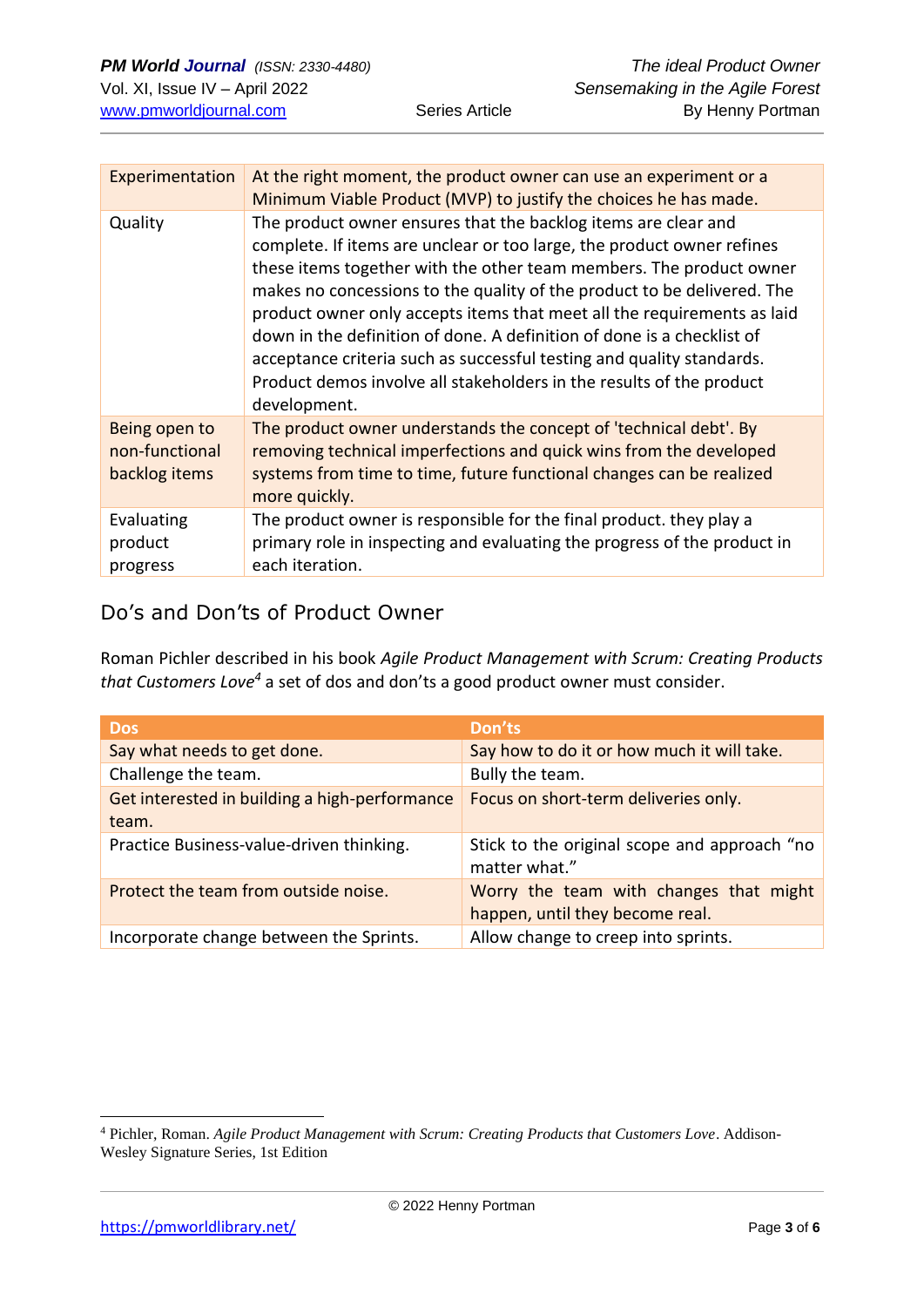## Avoiding the Product Owner anti-pattern rabbit hole

Platinum Edge<sup>5</sup> offers some PO anti-patterns and what you can do to avoid them.

| <b>Product Owner anti-pattern</b>      | <b>How to avoid</b>                                                                                                                                                                                                                                                                                            |
|----------------------------------------|----------------------------------------------------------------------------------------------------------------------------------------------------------------------------------------------------------------------------------------------------------------------------------------------------------------|
| Multiple product owners, one product   | Identify and empower a single product<br>owner as the decision-maker for each<br>product.                                                                                                                                                                                                                      |
| One product owner, multiple products   | Empower one person per product who can be<br>decisive<br>in<br>prioritizing<br>and<br>working<br>collaboratively<br>with<br>the<br>team,<br>scrum<br>customer, and stakeholders.                                                                                                                               |
| Lack of availability                   | Establish<br>(or reestablish)<br>expectations<br>throughout the organization that the product<br>owner role is essential for scrum team<br>success. Also, take inventory of all the product<br>owner's other responsibilities that cause their<br>lack of availability.                                        |
| Proxy product owner                    | There should be one fully empowered<br>product owner for the product.                                                                                                                                                                                                                                          |
| <b>Overlapping roles</b>               | Scrum roles should be independent,<br>individual, and peers, counterbalancing each<br>other for the best collaboration possible. The<br>product owner should represent the<br>customer directly, be intimately aware of<br>their needs, and accountable to the business<br>for achieving the desired outcomes. |
| Not engaging in sprint retrospective   | The product owner must be a full scrum team<br>member and should attend every sprint<br>retrospective.                                                                                                                                                                                                         |
| Poor management of the product backlog | The product owner must work regularly and<br>consistently with the development team to<br>continually refine the product backlog.                                                                                                                                                                              |
| Inadequate feature slicing             | Slice items vertically to be independently<br>valuable and technical.                                                                                                                                                                                                                                          |
| Prioritizing output > outcome          | The product owner should focus on outcome-<br>based metrics.                                                                                                                                                                                                                                                   |

<sup>5</sup> <https://platinumedge.com/blog/common-product-ownership-anti-patterns-and-how-avoid-them>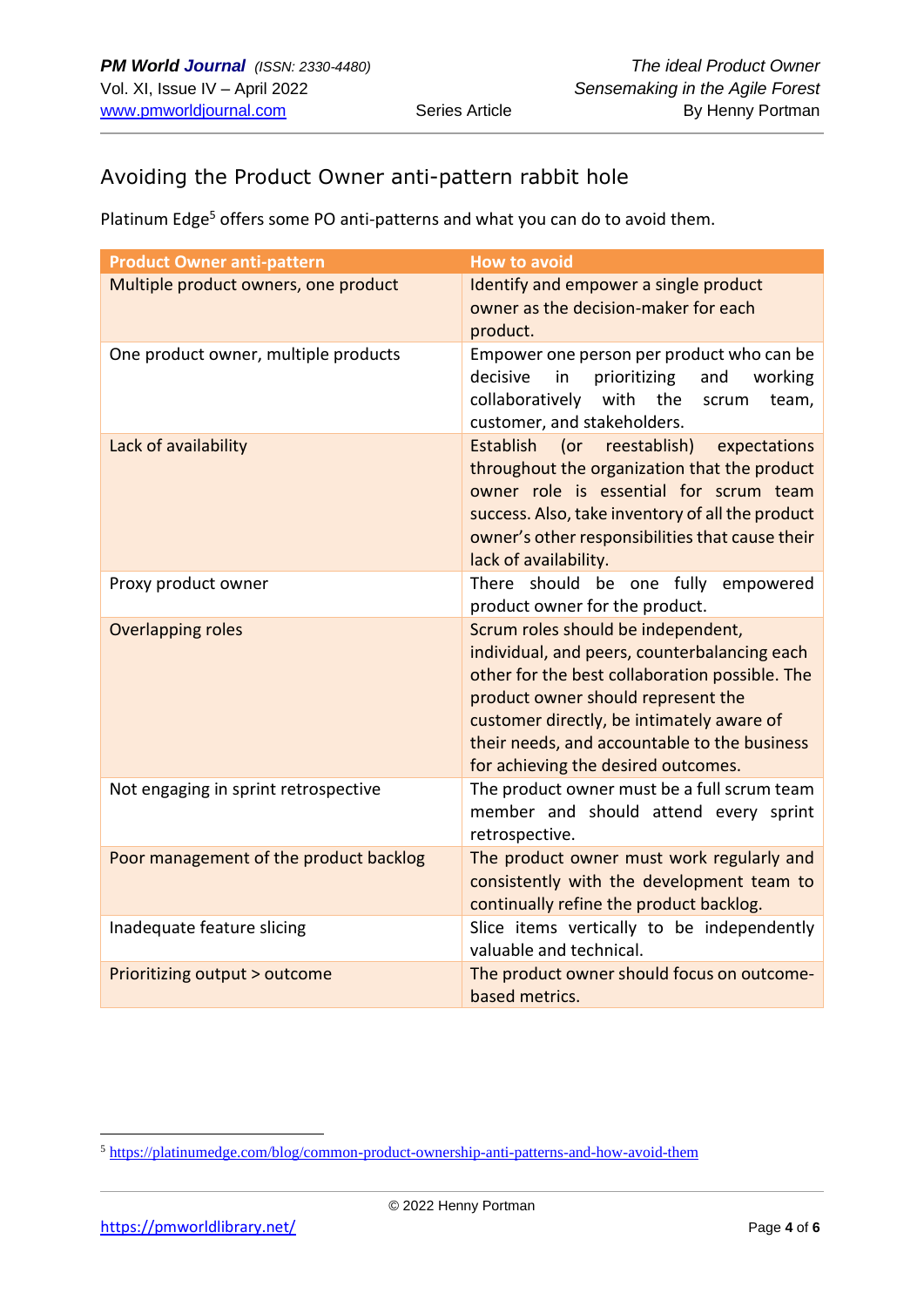## Five-legged sheep

The ideal product owner can therefore justifiably be called a five-legged sheep. If an organization has the right mindset and the product owner comes from the business side, has the right competencies, applies the right do's, and avoids the PO anti patterns rabbit hole, an important precondition for successful product delivery has been met.

 $\overline{\phantom{a}}$  , where  $\overline{\phantom{a}}$ 

#### Sensemaking in the Agile Forest series

This article is part of a series of articles called *Sensemaking in the Agile Forest*. This series<sup>6</sup> consists of the following parts:

- What is Agile?<sup>7</sup>
- What is Scrum?<sup>8</sup>
- Is Agile always better?<sup>9</sup>
- The ideal Product Owner
- The ideal Scrum Master
- Is an agile team always autonomous?
- What do iterative and incremental mean in Agile?
- The Minimum Viable Product (MVP) unraveled
- Prioritizing in an agile team (MoSCoW, WSJF)
- Multitasking task switching or monotasking
- Being predictable as an agile team (story points, velocity, t-shirt sizing, flying fingers)
- Self-managing or self-organizing agile teams
- Slicing user stories
- Agile management products (burn-down and burn-up charts)
- Agile user testing (cohorts, A/B testing)
- The Kanban bord (WIP-limit, cumulative flow diagram)
- Culture makes or breaks your agile transformation
- Getting started as an agile team (a pilot)
- The evolution of agile frameworks

<sup>6</sup> This series is based on a number of short blogs I made for Forsa Advies, a project management training organization in the Netherlands [\(https://www.forsa-advies.nl\)](https://www.forsa-advies.nl/).

<sup>7</sup> Portman, H. (2022). What is Agile? Sensemaking in the Agile Forest series, *PM World Journal*, Vol. XI, Issue I, January. [https://pmworldlibrary.net/wp-content/uploads/2022/01/pmwj113-Jan2022-Portman-what-is-agile](https://pmworldlibrary.net/wp-content/uploads/2022/01/pmwj113-Jan2022-Portman-what-is-agile-sensemaking-in-the-agile-forest-series-article1.pdf)[sensemaking-in-the-agile-forest-series-article1.pdf](https://pmworldlibrary.net/wp-content/uploads/2022/01/pmwj113-Jan2022-Portman-what-is-agile-sensemaking-in-the-agile-forest-series-article1.pdf)

<sup>8</sup> Portman, H. (2022). What is Scrum? Sensemaking in the Agile Forest, series article 2, *PM World Journal*, Vol. XI, Issue II, February. [https://pmworldlibrary.net/wp-content/uploads/2022/02/pmwj114-Feb2022-Portman-What](https://pmworldlibrary.net/wp-content/uploads/2022/02/pmwj114-Feb2022-Portman-What-is-Scrum-sensemaking-in-the-agile-forest-series-article2.pdf)[is-Scrum-sensemaking-in-the-agile-forest-series-article2.pdf](https://pmworldlibrary.net/wp-content/uploads/2022/02/pmwj114-Feb2022-Portman-What-is-Scrum-sensemaking-in-the-agile-forest-series-article2.pdf)

<sup>9</sup> Portman, H. (2022). Is agile always better? Sensemaking in the Agile Forest series, *PM World Journal*, Vol. XI, Issue III, March. [https://pmworldlibrary.net/wp-content/uploads/2022/03/pmwj115-Mar2022-Portman-Is-Agile](https://pmworldlibrary.net/wp-content/uploads/2022/03/pmwj115-Mar2022-Portman-Is-Agile-always-better-sensemaking-series-3.pdf)[always-better-sensemaking-series-3.pdf](https://pmworldlibrary.net/wp-content/uploads/2022/03/pmwj115-Mar2022-Portman-Is-Agile-always-better-sensemaking-series-3.pdf)